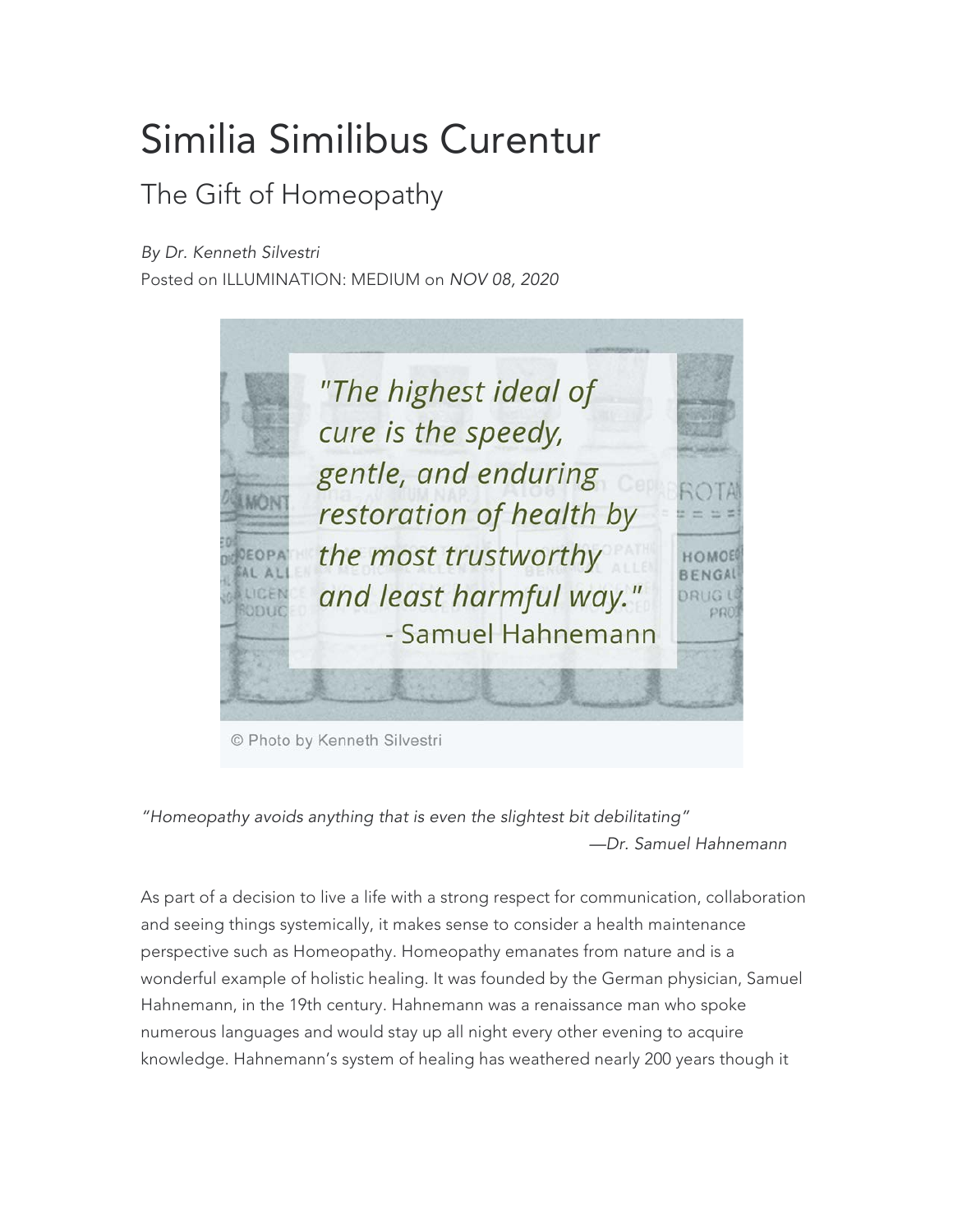continues to be attacked by corporate pharmaceutical companies and those who cannot accept the efficacy of anything except allopathic medicine. It is effective and non toxic.

The American Medical Association was founded to oppose homeopathy's successful clinical results, which were seen as being in competition with its allopathic members. The term allopathic, which was coined by Hahnemann, referred to those who prescribed high doses of toxic medications and were still bloodletting at that time, though it has come to be defined as a protocol opposite to homeopathy. (Allopathic: The method of treating disease using agents that produce effects different from those of the disease treated.)

Homeopathy is based on the "law of similars," Similia Similibus Curentur or "let likes be cured with likes." The homeopathic pharmacies regulated by the Homeopathic Pharmacopeia of the United States (and included in the FDA by US Senator Royal Copeland from New York, himself an MD who also ran Wards Island Homeopathic Hospital)) dilute and potentize a substance in water. Each homeopathic remedy is diluted until it is nearly non-existent. This process of dilution is often criticized by opponents of homeopathy. However, there is an abundance of research and clinical practice that demonstrates the effectiveness of Homeopathy (see\* below for research citations). The Homeopathic remedy Oscillococcinum available in most drug stores has been proven to successfully treat flu like symptoms when taken within 48 hours of the onset of symptoms with no side effects.

When taken in a homeopathic potency a remedy will allow one's immune system to be activated, healing the presenting symptom. The first remedy that Hahnemann "proved" was China officinalis (Peruvian Bark/Quinine Tree). Given that this substance elicited symptoms similar to Malaria, he used it to successfully cure and prevent the spread of that disease. Arnica is another well known remedy that is used widespread for trauma and contusions. It is derived from a mountain daisy that if taken full dose will give you bruises (not to be taken this way), but when produced as a homeopathic remedy will treat contusions and muscular injuries.

When conducting an assessment, a homeopathic practitioner will ask many questions to find the holistic essence of an individual. The assessment consists of a detailed interview that includes mental, emotional, and physical narratives; as well as dreams, traumas and any unusual symptoms that will help to assess the temperament and unique attributes of those being evaluated. The assessment enables the homeopath to discover the most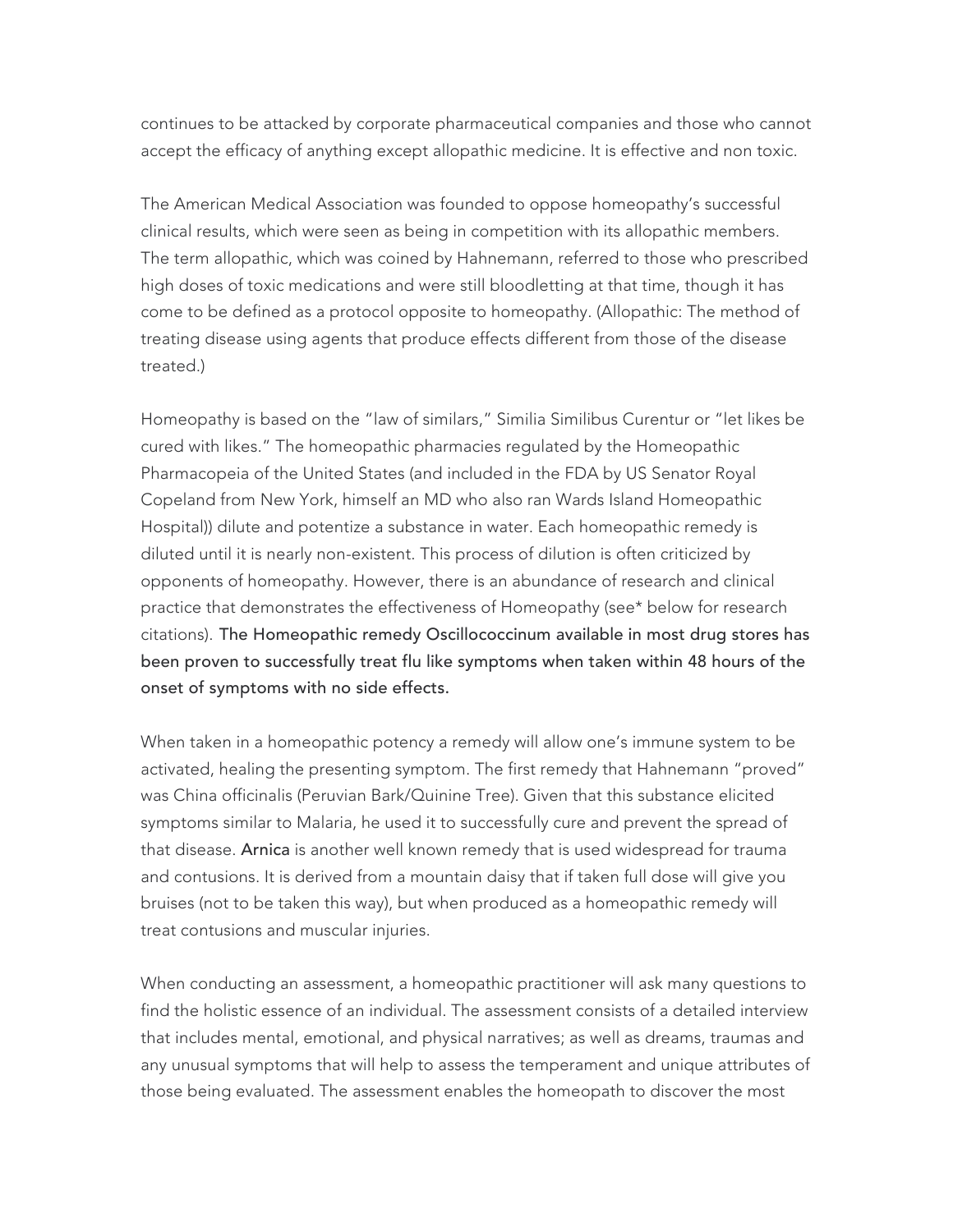appropriate remedy. For example, there are over 180 remedies for depression, yet the correct remedy for someone depends on it being congruent with who that person is emotionally and physically (see Luc De Schepper's "*Discovering Life: Homeopathic Portraits,*" Full of Life Publishing: Santa Fe, NM).

There are presently approximately twelve hundred FDA listed remedies in the United States and over three thousand remedies that have been proven worldwide. The process of "proving" a remedy involves it being taken by healthy people during a controlled study. Subjects record in a very detailed manner, all symptoms elicited by the remedies, as well as sensations, modalities (what makes it better or worse, etc.) and where the symptoms are located. If a remedy produces a symptom in a healthy subject, given the philosophy that "like cures like" it will heal those same symptoms in a person afflicted with them.

In the late 1800's, and well into the mid-twentieth century, there were thousands of medical doctor practitioners and numerous homeopathic hospitals throughout the United States with years of successful clinical results. For example, there were twentyone homeopathic hospitals in New Jersey and forty in New York State, which also had homeopathy being practiced in its State Psychiatric Hospitals for nearly one hundred years. Flower Hospital in Manhattan (which is now the New York Medical College) and Hahnemann Hospital, now Drexel University in Philadelphia were flourishing centers as well as numerous other American Homeopathic Medical Colleges including the University of Michigan and Boston University to mention a few with many documentations of clinical successes.

During the well-documented 1918 Flu Pandemic, homeopathic hospitals that treated cases on an individual basis had a death rate that was nearly 80% less than traditional allopathic hospitals. Most of these homeopathic institutions met their demise due to the influence of pharmaceutical companies and cultural changes of the 1950's. However, homeopathy thrives in Europe and South Asia and is on the rise again in the United States. It has also been documented and been useful in treating the current Covid-19 pandemic symptoms in Cuba, Africa, Europe, and India (https://hpathy.com/homeopathy-papers/homeopathy-to-prevent-and-treatcoronavirus-infection-amma-resonance-healing-foundation/ )

Homeopathy advocate Dana Ullman cites in his book "*The Homeopathic Revolution: Why Famous People and Cultural Heroes Choose Homeopathy"* that eleven American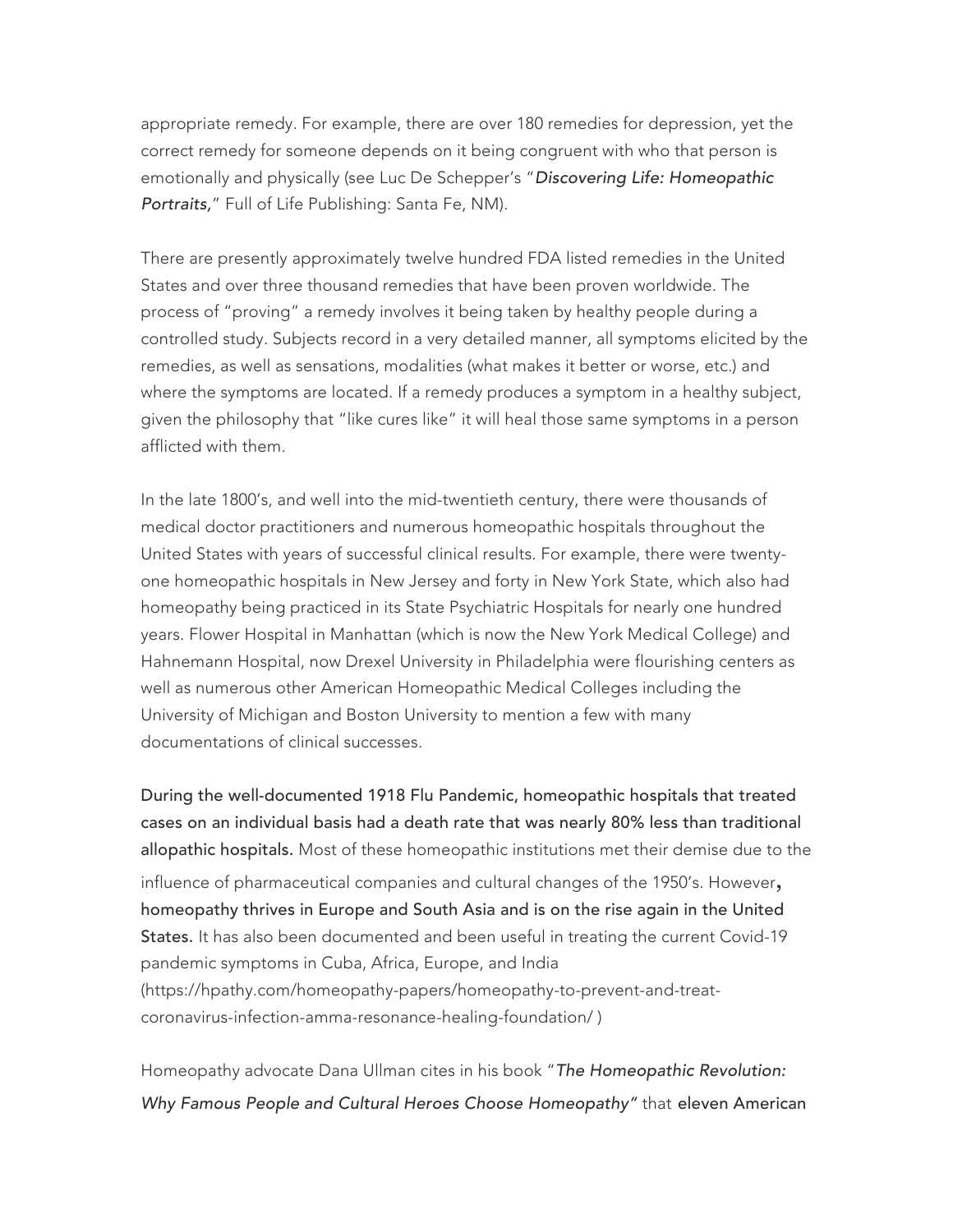presidents were treated with homeopathy as well as heads of state throughout the world including Gandhi and Churchill. Even John Wayne stated, after punching a foe in a film "better get this guy some Arnica." Famous entertainers, literary greats, scientists, artists, spiritual leaders, athletes and many more, then and now, support and reference successful healing experiences using homeopathy. A statue of Hahnemann rests not far from the White House in Washington D.C., the only physician to be honored with a national park designation.

A 2012 thorough study by the Swiss Government cites homeopathy as being highly effective, and treatment using it more cost efficient than traditional medicine. The study was conducted by an impartial Dutch research firm and underwritten by a country that is home to several of the world's largest pharmaceutical firms that have constantly opposed homeopathy.

Dr. Luc Montagnier, the Nobel Prize Laureate who discovered the AIDS virus, supports homeopathy. In addition, as previously mentioned, many scientists who are conducting research of water molecules have confirmed that water does retain memory of the molecular imprint of substances despite it being dissolved more than it was believed possible.

Implications for the Gift of Homeopathy:

A few years ago, I attended a seminar on Alternative and Complementary Healing at a local Law School in New Jersey. One of the presenters, who represented the American Medical Association (AMA) and was from a university in California, discussed research covering over twenty alternative healing methods. Most of the healing methods were being rigorously and, in many cases rightfully disputed. When the presentation was nearly finished and with yet no mention of homeopathy, I raised my hand and asked, "What about homeopathy?" The speaker paused and smiled in a manner that was quite different than his demeanor of the past ninety minutes. He then asked, "Do you use Homeopathy?" I smiled back, and he continued to say that they were following a sizable number of patients being treated with homeopathy in San Diego and Rochester, all of whom were getting better from their presenting symptoms. He shrugged his shoulders and said, "Well Homeopaths spend much more time than the recommended eleven minutes that the AMA suggests for consulting with patients, therefore it must be the placebo effect." His sheepish smile at that moment seemed incongruent amongst his many slick and extensive research charts.